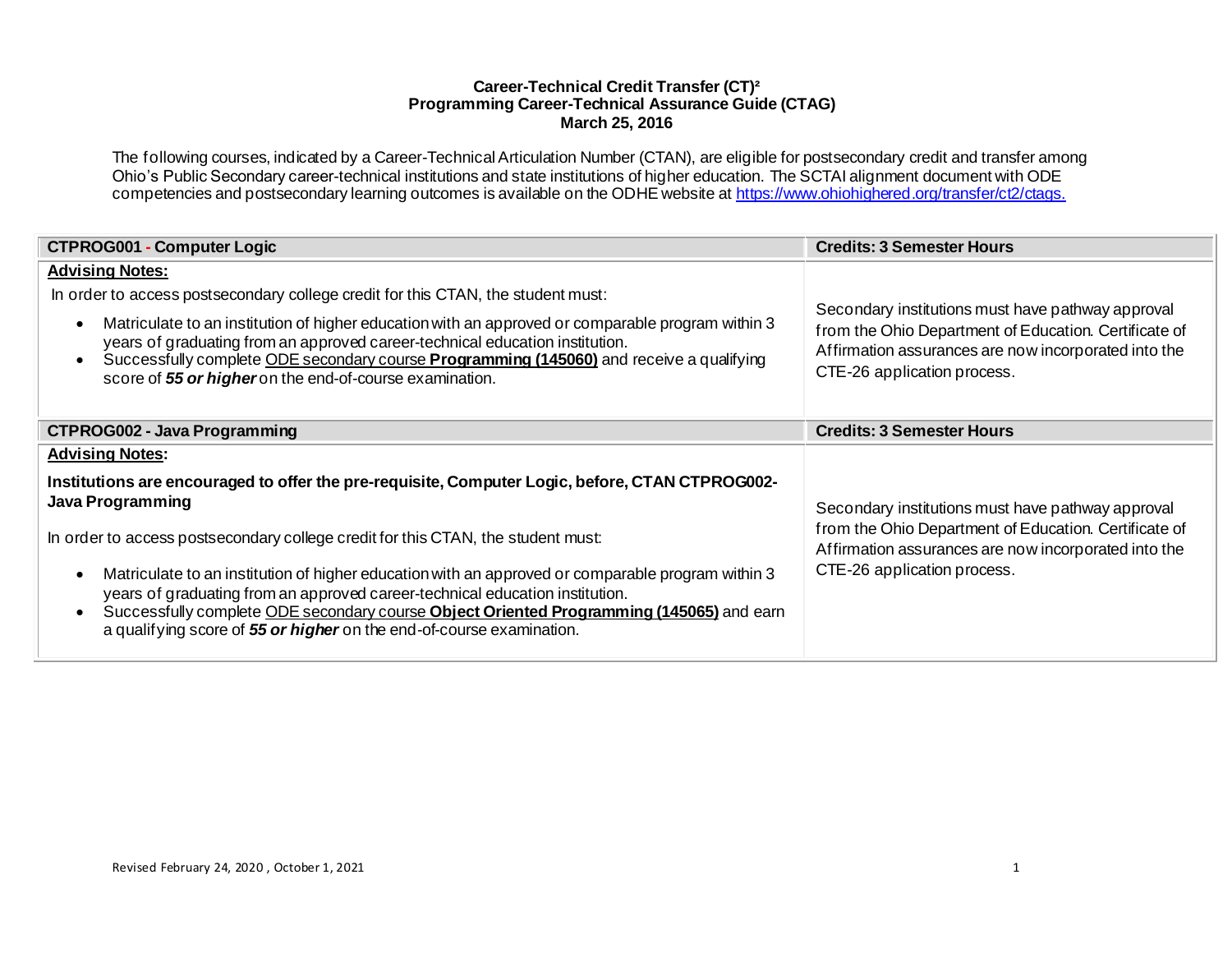| CTPROG003 - C++ Programming                                                                                                                                                                                                                                                                                                                                                                                                                                                                    | <b>Credits: 3 Semester Hours</b>                                                                                                                                                                  |
|------------------------------------------------------------------------------------------------------------------------------------------------------------------------------------------------------------------------------------------------------------------------------------------------------------------------------------------------------------------------------------------------------------------------------------------------------------------------------------------------|---------------------------------------------------------------------------------------------------------------------------------------------------------------------------------------------------|
| <b>Advising Notes:</b>                                                                                                                                                                                                                                                                                                                                                                                                                                                                         |                                                                                                                                                                                                   |
| Institutions are encouraged to offer the pre-requisite, Computer Logic, before, CTAN CTPROG003-<br>C++ Programming                                                                                                                                                                                                                                                                                                                                                                             |                                                                                                                                                                                                   |
| In order to access postsecondary college credit for this CTAN, the student must:                                                                                                                                                                                                                                                                                                                                                                                                               | Secondary institutions must have pathway<br>approval from the Ohio Department of Education.                                                                                                       |
| Matriculate to an institution of higher education with an approved or comparable program within 3<br>$\bullet$<br>years of graduating from an approved career-technical education institution.<br>Successfully complete ODE secondary course Object Oriented Programming (145065) and<br>$\bullet$<br>earn a qualifying score of 55 or higher on the end-of-course examination.                                                                                                                | Certificate of Affirmation assurances are now<br>incorporated into the CTE-26 application process.                                                                                                |
| <b>CTIT012 - Microsoft .NET Fundamentals</b>                                                                                                                                                                                                                                                                                                                                                                                                                                                   | <b>Credits: 3 Semester Hours</b>                                                                                                                                                                  |
| <b>Advising Notes:</b>                                                                                                                                                                                                                                                                                                                                                                                                                                                                         |                                                                                                                                                                                                   |
| In order to access postsecondary college credit for this CTAN, the student must:                                                                                                                                                                                                                                                                                                                                                                                                               |                                                                                                                                                                                                   |
| Matriculate to an institution of higher education with an approved or comparable program within 3<br>$\bullet$<br>years of graduating from an approved career-technical education institution.<br>Successfully complete ODE secondary course Visual Programming (145070) and earn a<br>$\bullet$<br>qualifying score of 50 or higher on the end-of-course examination OR provide proof of successful<br>completion of the MTA Exam 98-372 (Microsoft .NET Fundamentals) or current equivalent. | Secondary institutions must have pathway<br>approval from the Ohio Department of Education.<br>Certificate of Affirmation assurances are now<br>incorporated into the CTE-26 application process. |

The CTAN identifies the learning outcomes that are equivalent or common in introductory technical courses. In order for students to receive credit under these agreements, the career-technical secondary programs and the post-secondary institutions must document that their course/program content matches the learning outcomes in the CTANs. In accordance with ORC 3333.162, industry standards and certifications provide documentation of student learning. Recognized industry standards are expectations established by business, industry, state agencies, or professional associations that define training program curricular requirements, establishes certification or licensure criteria, and often serves as the basis for program accreditation.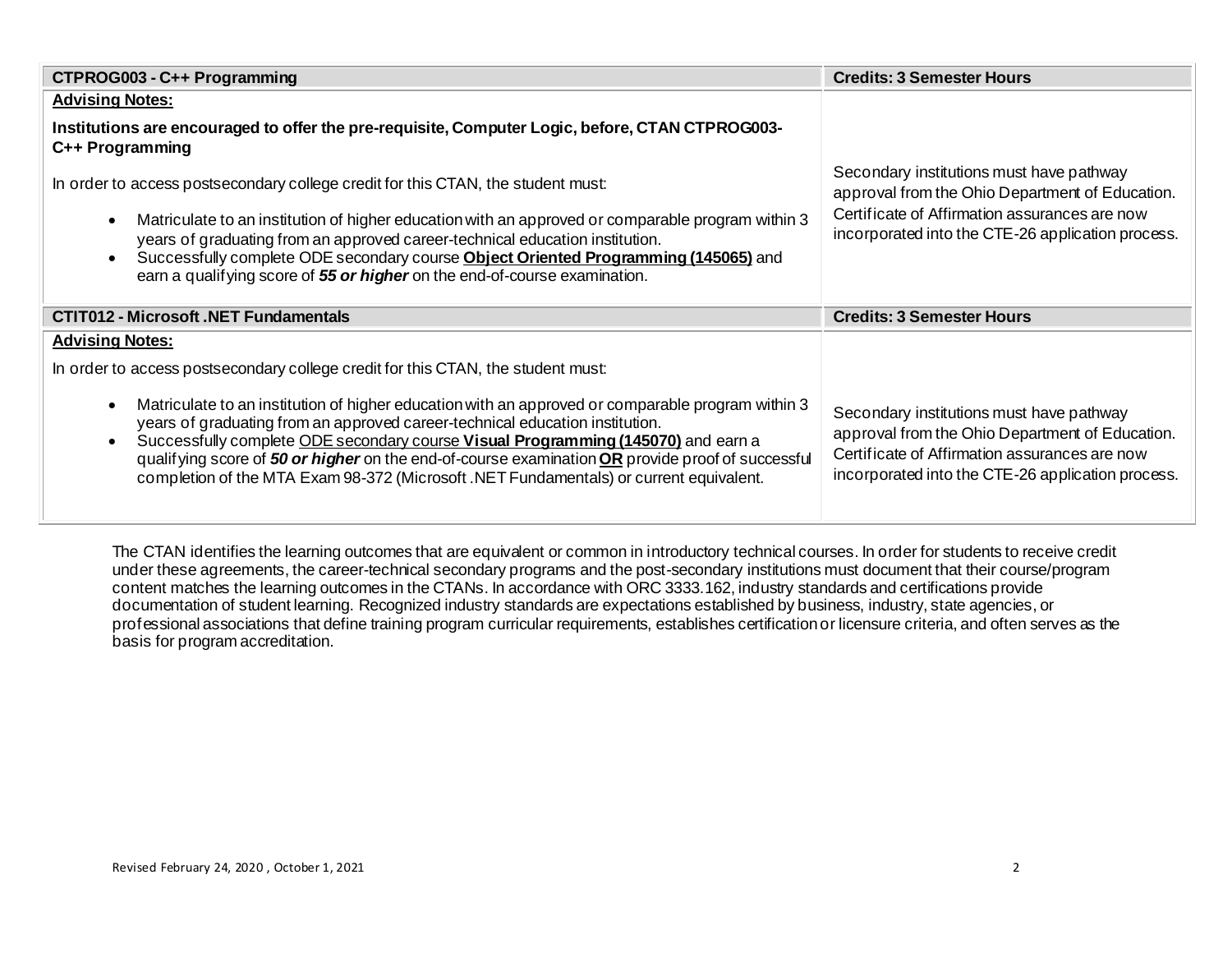# **Requirements and Credit Conditions:**

- 1. The receiving institution must have a comparable program, major, or courses that have been approved through submission to the Ohio Department of Higher Education (CT)<sup>2</sup> approval process for the CTANs listed in this document.
- 2. Credits apply to courses in the specified technical area at Ohio's public institutions of higher education, provided that the institution offers courses in the specific technical area. In the absence of an equivalent course, and when the institution offers the technical program, the receiving institution will guarantee to grant and apply an equivalent credit value of the Career-Technical Articulation Number (CTAN) toward the technical requirements of the specific degree/certificate program.
- 3. The applicant must provide proof to the receiving institution that they successfully completed a course that has been approved through the  $(CT)^2$  approval process and that they earned a qualifying score on the end-of-course examination.
- 4. A career-technical student seeking credit under the terms of this CTAG must matriculate to an institution of higher education with an approved or comparable program within 3 years of graduating from an approved career-technical education institution.
- 5. A career-technical student who meets all eligibility criteria will receive the credit hour value for the comparable course(s) as offered at the receiving state institution of higher education.
- 6. The admission requirements of individual institutions and/or programs are unaffected by the implementation of (CT)² outcomes.
- 7. The transfer of credit through this CTAG will not exempt a student from the residency requirements at the receiving institution

#### **CTPROG001 – Computer Logic Credits: 3 Semester Hours**

**General Course Description:** This course introduces students to the concepts of logic in computer programming design. Students will use tools such as flowcharts and pseudocode to model problem solutions. The course will cover logic structures such as sequencing, selection and looping. Students will also learn about data types, arrays, and using variables for input/output operations. Data validation and program debugging techniques will also be covered.

# **Credits:** 3 Semester Hours

# **Learning Outcomes:**

- 1. \*Describe the Process of Program Development
- 2. \*Identify programming languages and their applications
- 3. \* Use modeling tools such as using pseudocode and/or flowchart to solve programming problems.
- 4. \* Identify data types and use variables for input and output operations and demonstrate the ability to create logical expressions and mathematical calculations.
- 5. \* Utilize data structures, such as an array, to store and manipulate a collection of related elements.
- 6. \* Identify and use conditional logic structures such as decision structures and loops.
- 7. \* Describe and use error-checking, debugging and data validation.
- 8. \*Create program documentation
- 9. \*Create and use functions and modules

# *\*Asterisk Indicates Essential Learning Outcomes*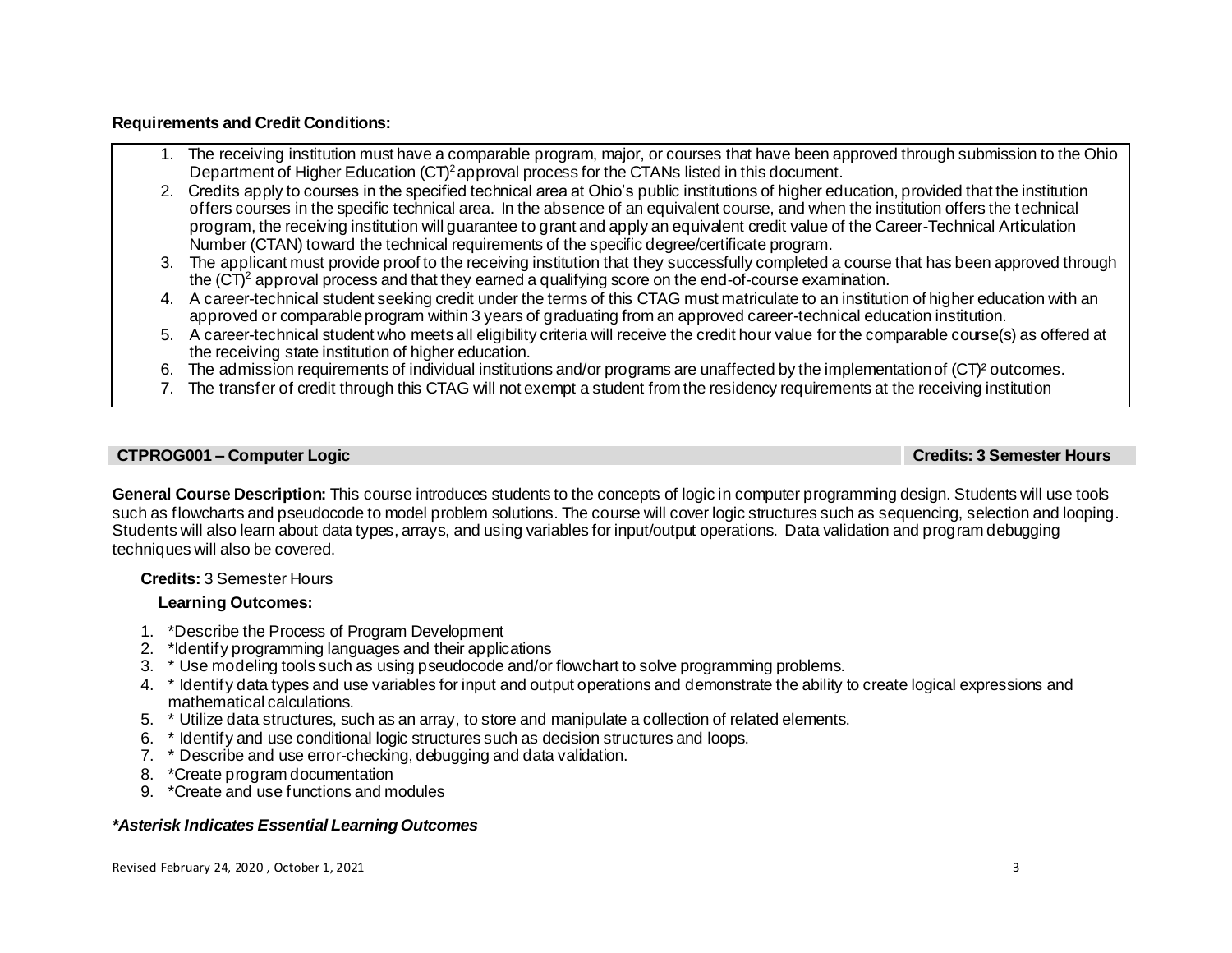#### **CTPROG002 – Java Programming Credits: 3 Semester Hours**

**General Course Description:** This course introduces object-oriented concepts such as instantiation, polymorphism, inheritance, and encapsulation. Students will learn how to create classes, objects and methods. Java data types, data structures, and events will be covered. Students will use Java to create console, desktop, and mobile applications.

# **Credits:** 3 Semester Hours

# **Learning Outcomes:**

- 1. \*Apply object oriented concepts to develop programs, including encapsulation, abstraction, inheritance, polymorphism, and interfaces.
- 2. \*Use development tools to develop programs
- 3. \*Create classes, objects, and methods using an object oriented language
- 4. \*Use primitive and reference data types in computational and string operations
- 5. \*Use error checking and exception handling in program development
- 6. \*Debug and test program code
- 7. \*Test and validate program output
- 8. \*Use data structures in program development
- 9. \*Use I/O methods to develop programs
- 10. \*Write executable object oriented source code

# *\*Asterisk Indicates Essential Learning Outcomes*

# **CTPROG003 – C++ Programming Credits: 3 Semester Hours**

**General Course Description:** This course introduces object-oriented concepts such as instantiation, polymorphism, inheritance, and encapsulation. Students will learn how to create classes, objects, and member functions. C++ data types, pointers, structures, and arrays will be covered. Students will use C++ to create object oriented console programs.

# **Credits:** 3 Semester Hours

# **Learning Outcomes:**

- 1. \*Apply object oriented concepts to develop programs
- 2. \*Use development tools to develop programs
- 3. \*Create classes, objects, and methods using an object oriented language
- 4. \*Use primitive and reference data types such as pointers in computational and string operations
- 5. \*Use error checking and exception handling in program development
- 6. \*Debug and test program code
- 7. \*Test and validate program output
- 8. \*Use data structures in program development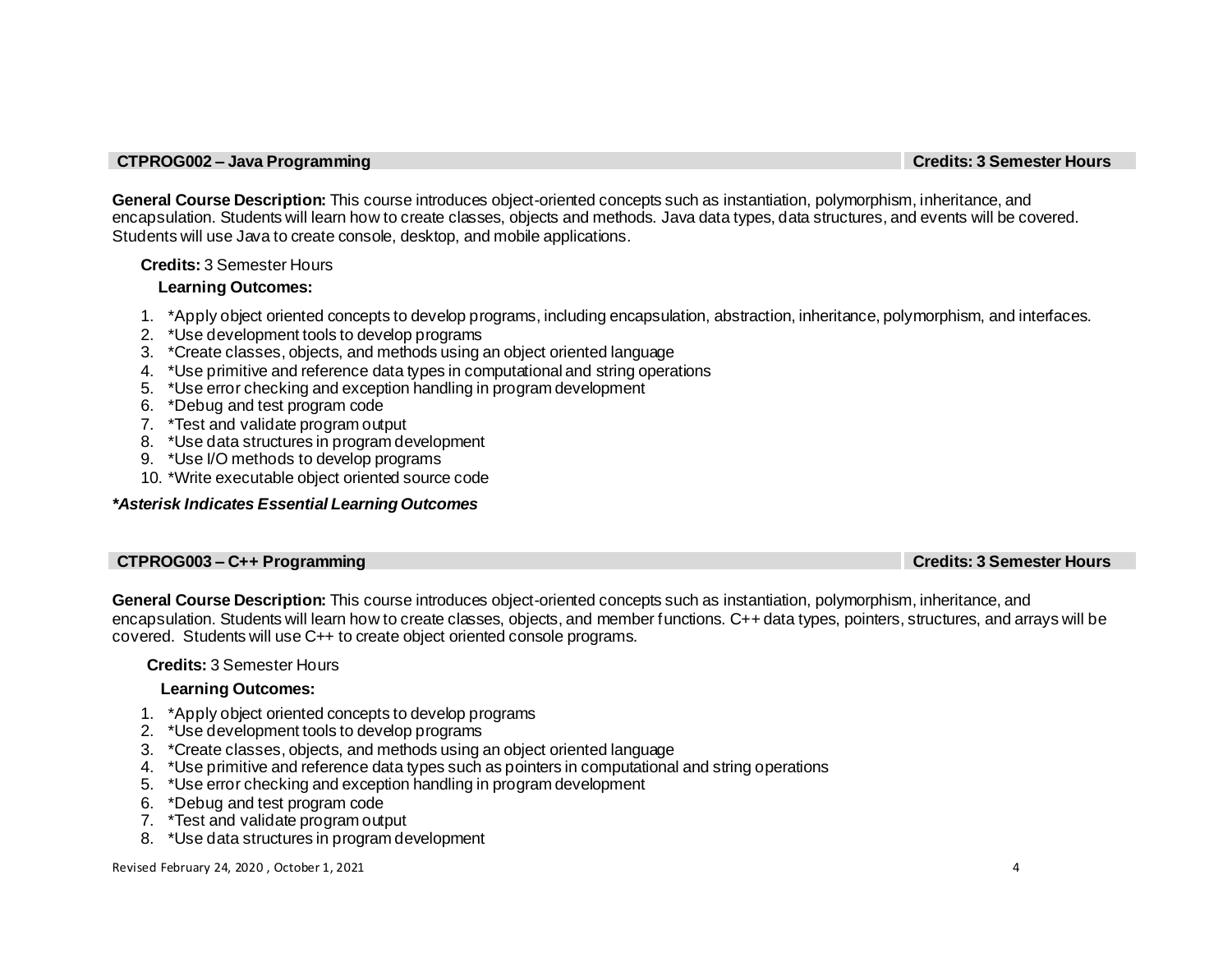- 9. \*Use logic structures to develop programs
- 10. \*Use I/O methods to develop programs
- 11. \*Produce object oriented source code

# *\*Asterisk Indicates Essential Learning Outcomes*

# **CTIT012 – Microsoft .NET Fundamentals Credits: 3 Semester Hours**

**General Course Description:** This course uses Visual Basic .NET, as an object-oriented/event-driven environment in which to teach programming concepts. The student will use .NET applications to create and test windows based business programs.

# **Credits:** 3 Semester Hours

# **Learning Outcomes:**

- 1. \*Use .NET framework concepts (i.e. basic application settings, variables and constants, basic control structures such as sequence, selection and iteration, event handling and error/exception handling)
- 2. \*Use namespaces, classes, methods and attributes in the .NET framework
- 3. \*Compile .NET code
- 4. \*Use I/O classes in the .NET framework
- 5. \*Describe .NET security

# *\*Asterisk Indicates Essential Learning Outcomes*